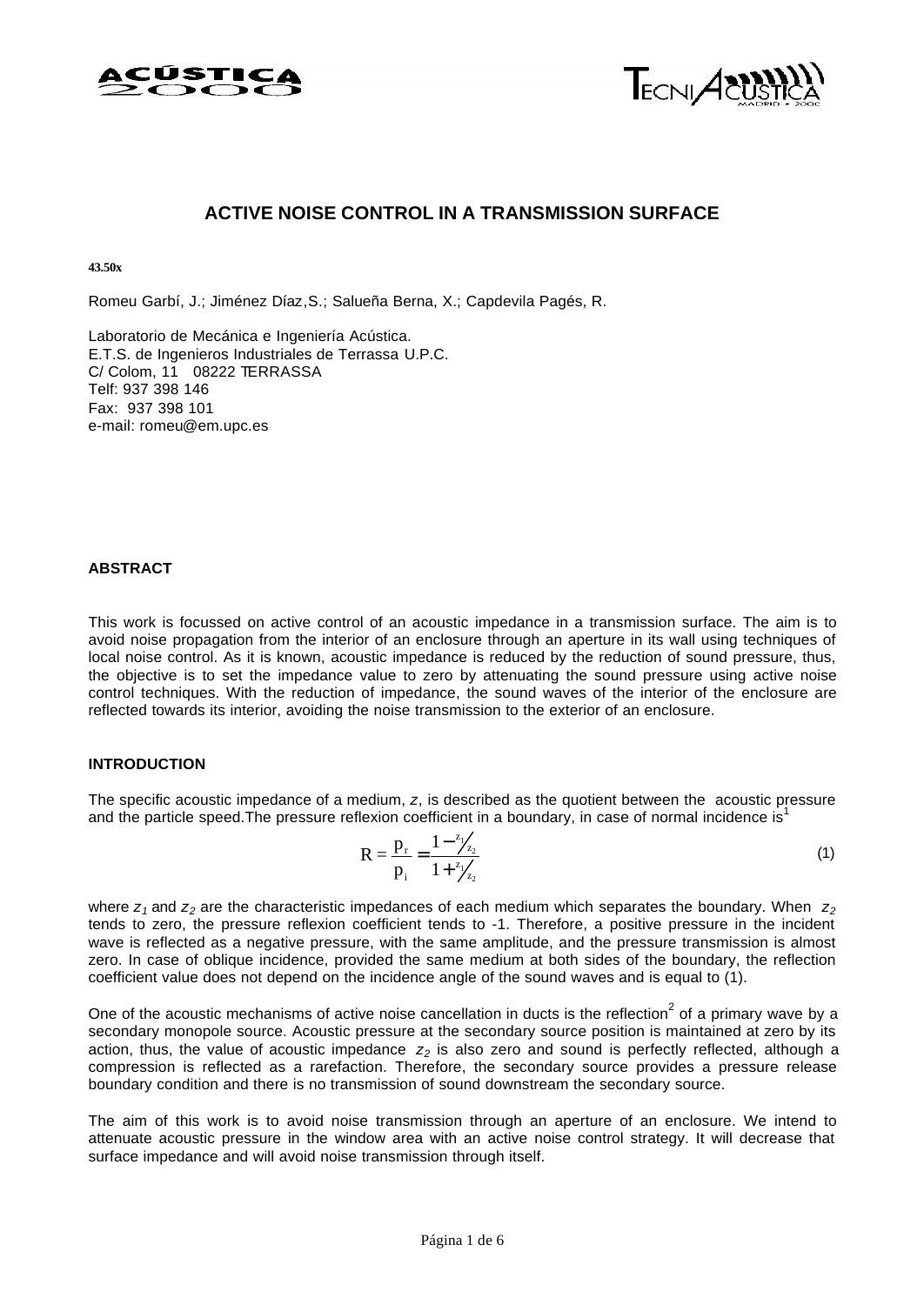



This technique has already been mentioned previously, and could be called active impedance control.<sup>3</sup> There are other works in which its results show that the net effect of the secondary loudspeakers consists of causing acoustic reflection. However, this effect has not been explicitly identified in this way.<sup>4 - 6</sup>

In order to decrease the sound pressure level at the transmission suface, local active control strategies are followed, because it is not necessary to reach a large area of attenuation. Our main objective is to achieve local attenuation at the window surface without any significative increase of sound pressure level in other areas of the enclosure.

#### **Local active noise control**

If sound pressure is cancelled in *x<sup>0</sup>* by means of a secondary source inside a room with diffuse sound field conditions, and the cancellation point is far from the secondary and the primary source, it is proved that the zone of quiet, within which the pressure is at least 10 dB below that due to the primary source, is a sphere with a diameter of about one-tenth of a wavelength<sup>7</sup>. On the other hand, it has been found that the spaceaveraged squared pressure in rooms with active control is higher than the value with only the primary field in operation.

A procedure to avoid that sound pressure level increases inside the room, consists of placing a secondary source next to the error microphone, so that the cancellation point is within the direct field of the secondary source. In this way the sound power level of the secondary source is low, compared to the primary source, and its contribution to the acoustic field amplitude in remote areas can be insignificant. This strategy is known as local active noise control. However, if the source is placed very near the error microphone, the diameter of the zone of quiet around the cancellation point tends to diminish.

### **EXPERIMENTAL SET-UP**

The experimental device is shown in figure 1 and 2, and it is composed by an enclosure with dimensions 1.2 x 1.5 x 1.1 metres. In a wall of the enclosure, there is an aperture of 0.3 x 0.3 metres, where it is intended to carry out the acoustic impedance control, and to avoid noise transmission from the interior of the enclosure to the exterior. This enclosure is placed inside a laboratory.

The cancellation point is in the middle of the window, where other four microphones (control microphones) are placed to evaluate the area of acoustic pressure attenuation. Likewise, seven microphones are also placed outside the enclosure, at a distance of one metre from the window, so that the emission decrease can be evaluated.



Figure 1. Experimental set-up.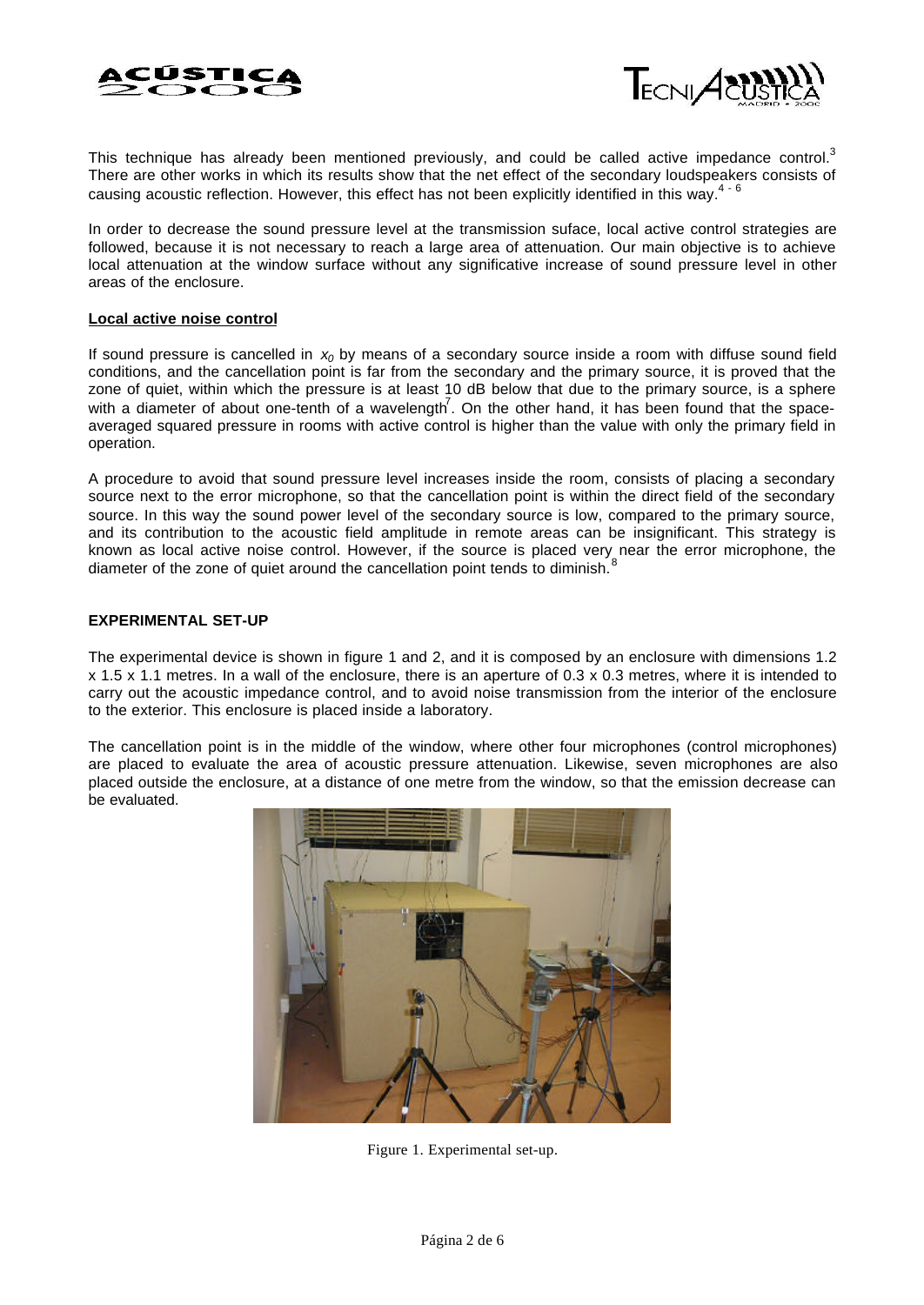



Primary noise is generated by a primary loudspeaker placed inside the enclosure at the furthest corner from the window, in order to excite the highest number of modes of the enclosure. The secondary source is a loudspeaker with a radius of 6 cm and the active noise control system is a typical DSP with a feedforward structure with an adaptive control using the FXLMS algorithm. The reference signal is picked up straight from the function generator to avoid potential feedback contamination.

### **RESULTS**

The experiences have been developed for pure tone sounds at frequencies between 100 and 2200 Hz, and with distances between secondary source and error microphone of *rse* equals 15, 30 and 45 cm. *R<sup>i</sup>* and *R<sup>e</sup>* are defined as the space attenuation average of the microphones which were on the window and those placed outside the enclosure, respectively. *A<sup>i</sup>* and *Ae* are the points were attenuation after control is detected, excluding the error microphone. Results of the experiences can be resumed in table 1. Negative values means increases of noise level.

From the results, it is easily observed how the tendency is the same for space averaged attenuations in window and outside the window, therefore the theory about acoustic impedance control as a method to avoid noise transmission by a specific boundary is confirmed. It can also be seen as the zone of quiet in the window tends, in general, to diminish as frequency increases.

| Frequency        |             | 100   | 220  | 280  | 550    | 1100 | 2200    |
|------------------|-------------|-------|------|------|--------|------|---------|
| $r_{se}$ = 15 cm | $R_{\rm e}$ | 7.7   | 11.1 | 9.3  | 1.8    | 2.6  | 1       |
|                  | $A_e$       | 7/7   | 7/7  | 7/7  | 5/7    | 6/7  | 5/7     |
|                  | $R_i$       | 15.3  | 12.3 | 11.7 | $-0.4$ | 3.3  | $-2.7$  |
|                  | $A_i$       | 4/4   | 4/4  | 4/4  | 2/4    | 3/4  | 0/4     |
| $r_{se}$ = 30 cm | $R_{\rm e}$ | 110.7 | 4.8  | 6.6  | 9.1    | 3.2  | $-2.9$  |
|                  | $A_e$       | 7/7   | 7/7  | 7/7  | 7/7    | 5/7  | 1/7     |
|                  | $R_i$       | 25.1  | 12.5 | 15.4 | 1.4    | 0.9  | $-7.9$  |
|                  | $A_i$       | 4/4   | 4/4  | 4/4  | 2/4    | 2/4  | 0/4     |
| $r_{se}$ = 45 cm | $R_{\rm e}$ | 15.7  | 9.1  | 10   | 6.9    | 4.6  | $-10.9$ |
|                  | $A_e$       | 7/7   | 7/7  | 5/7  | 6/7    | 5/7  | 1/7     |
|                  | $R_i$       | 22.3  | 22   | 12   | 2.2    | $-1$ | $-7.1$  |
|                  | $A_i$       | 4/4   | 4/4  | 4/4  | 2/4    | 3/4  | 1/4     |

Table 1. Space average attenuation at window and outside the window.

The relationship between attenuation and *rse* shows how, broadly speaking, at low frequencies, attenuation increases as *rse* increases too. Nevertheless, at high frequencies, attenuation tends to diminish as *rse* increases. These results are in concordance with theoretical expectation for the near field zone of quiet in the region of a piston secondary source.<sup>2</sup> Besides, some results suggest a relation between increments in the window and increments of noise level outside the enclosure, as it is shown in figure 3. Thus, it seems like the sound is more transmittet through "holes" of noisiest zones in the window.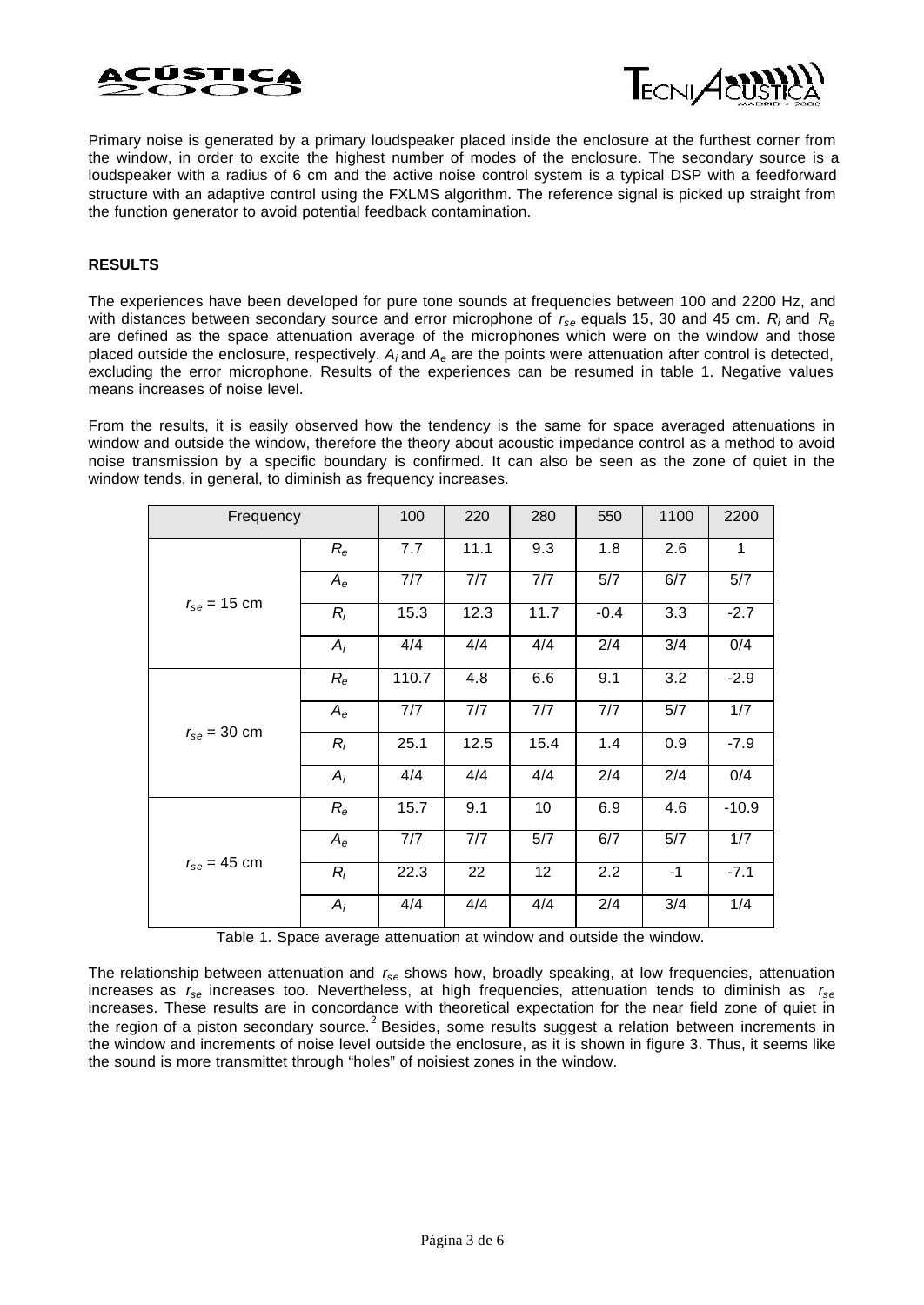





Figure 2. Location of the sound sources and control microphones.



Figure 3. Attenuation levels in the window and outside the window, at the frequencies of a) 280 Hz, b) 550 Hz, c) 1100 Hz and d) 2200 Hz.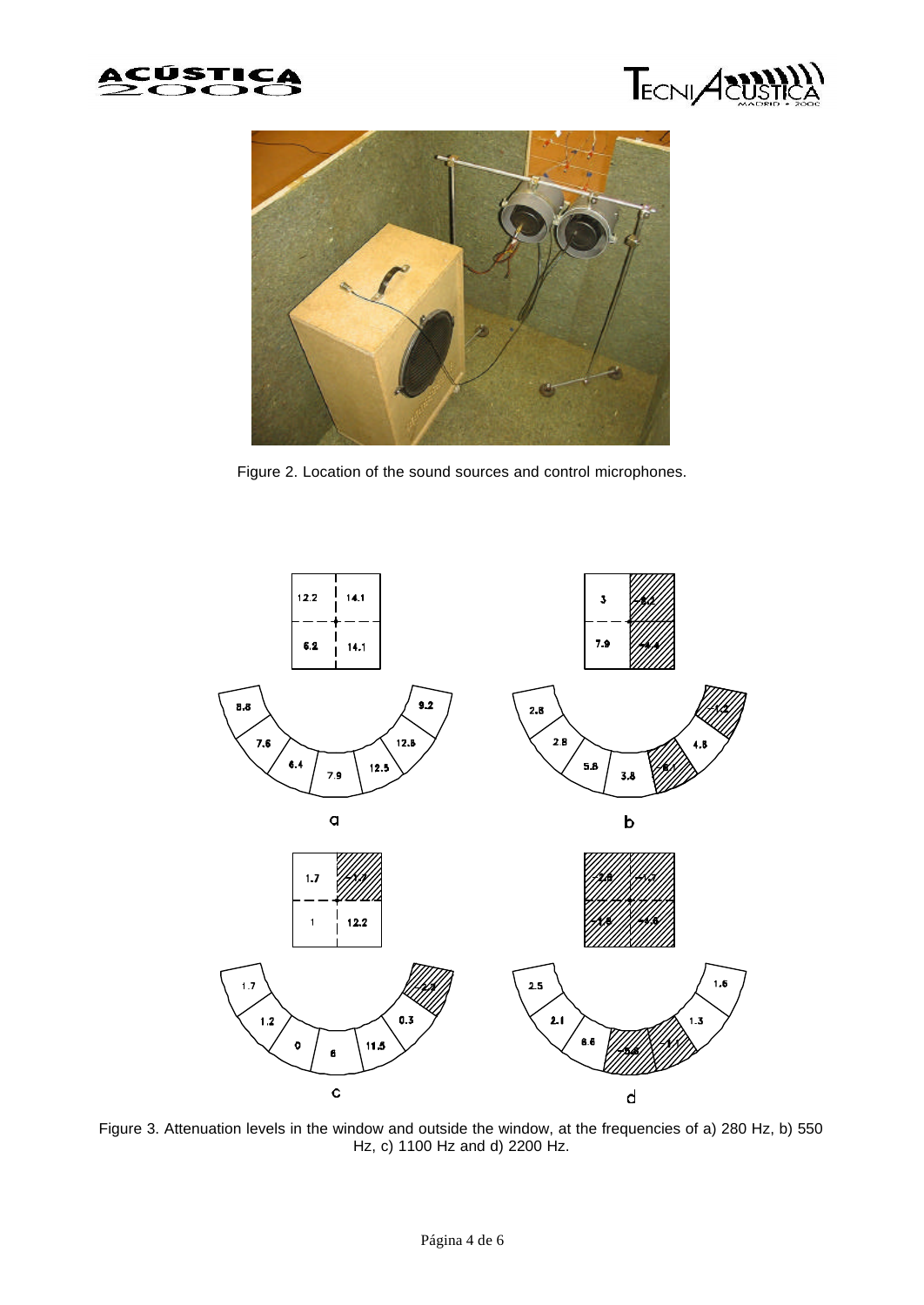



In an attempt to increase the extent of the zone of quiet, the pressure is cancelled at two points, which are separated by a distance less than 0.25λ. In this case, the zone of quiet is increased to an ellipsoid whose longest diameter is about a half of a wavelength.<sup>9</sup> The experience was carried out at 550 Hz and with a distance *rse* equals 15 cm. The results are resumed in table 2, and it is shown how the extent of the zone of attenuation are increased, compared to results obtained with one error microphone.

|                | ⊥e  | $\mathsf{e}\hspace{-1.5pt}\mathsf{e}\hspace{-1.5pt}$ |        |     |
|----------------|-----|------------------------------------------------------|--------|-----|
| One error mic. | 1.8 |                                                      | $-0.4$ | 1/4 |
| Two error mic. | 5.8 |                                                      | 14.5   | 3/3 |

Table 2. Results at 550 Hz for one and two error microphones.

Eventually, experiences were carried out with a electric motor as the primary source, which main frequency emission was 220 Hz (Fig. 4). The reference signal was picked up straight from an accelerometer, placed on motor, and one error microphone was used, with *rse* equals 15 cm. Results were *Re* equals 10.1 and *R<sup>i</sup>* equals 6.2, with attenuation detected in all the control microphones. Results were not as good as in case of loudspeaker as a primary source, but it was becuase motor noise level was lower than loudspeaker sound level, and the reduction could not be as high as with the loudspeaker as a primary source.

However this last experience showed how the strategie of active impedance control is able to work properly with noise caused by machinery.



Figure 4. Noise spectrum of the electric motor.

### **CONCLUSIONS**

As foremost conclusion, it is proved that sound pressure cancellation at the window implies emission attenuation through itself. The use of local techniques of active noise control allows the optimization of the attenuation area without causing significant increases in other areas of the enclosure. In the studied case it is confirmed that as the secondary source is approached to the error microphone, results tend to be worse due to the reduction of the zone of quiet.

This results show that it may be possible to reduce emission of industrial machinery, using an hybrid noise control system. The use of an enclosure around the machine can be combined with an active impedance control in ventilation windows or apertures for the materials supply.